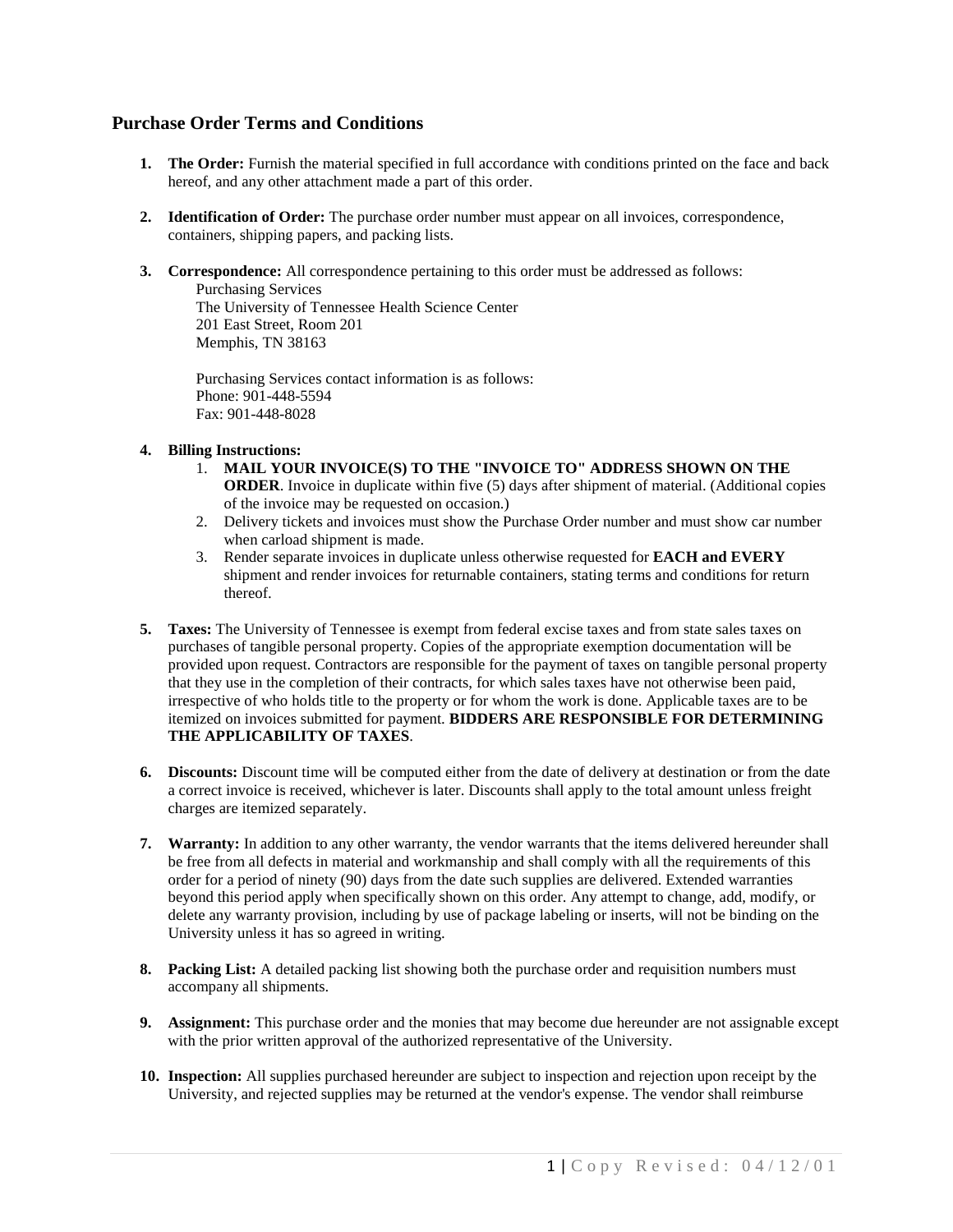transportation charges paid by the University in returning rejected supplies. The University's count shall be final and conclusive on all shipments not accompanied by a packing ticket. In addition to its right to return rejected supplies, in the event of delivery of supplies not in accordance with the requirements of this order, the University may notify the vendor of such damages or deficiencies, and if not repaired or corrected by the vendor within ten (10) days after receipt of such notice, or such additional time as may be mutually agreed to by the University and the vendor, the University shall have the right to correct any damages, defects, insufficiencies or improprieties therein and do any other work necessary to put the supplies in condition for the use intended and the cost of such correction shall be deducted from monies due the vendor under this order.

- **11. F.O.B. Point:** All prices are to be FOB delivered to The University of Tennessee, Memphis, Tennessee (unless another FOB point is stated by the University on this order).
- **12. Loss or Damage in Transit:** When shipping FOB University, delivery by a vendor to a common carrier does not constitute delivery to the University of Tennessee. Any claim for loss or damage incurred during delivery shall be between the vendor and the carrier. Title to the materials and supplies purchased hereunder shall pass directly from the vendor to the University at the FOB point shown, subject to the right of the University to reject upon inspection. The receiving department shall note all damages on the freight bill. The vendor shall make immediate replacement of the damaged merchandise or be subject to damages for breach of contract. If damage is to a small portion of a total shipment and the University will not be inconvenienced because of the shortage, the vendor may be permitted by Purchasing Services to deduct the amount of damage or loss from the invoice, in lieu of replacement.
- **13. Changes:** The University may at any time by written instructions make changes, within the general scope of this order, in any one or more of the following:
	- Ouantity or specifications;
	- Method of shipment or packing; and
	- Place of delivery.

If any such change causes an increase or decrease in the cost of, or the time required for, performance of this order, an equitable adjustment shall be made in the order price or delivery schedule, or both, and the order shall be modified in writing accordingly. Any claim by the vendor for adjustment under this paragraph must be asserted within thirty (30) days from the date of receipt by the vendor of the notification of the change; provided, however, that the University, if it decides that the facts justify such action, may receive and act upon any such claim asserted at any time prior to final payment under this order.

- **14. Payment:** Payment to the contractor will be processed upon submission of properly certified invoices to the ordering agency at the prices stipulated in the contract at time order is placed after delivery and acceptance, less deductions if any, as provided. Invoices at variance with this provision will not be paid by the University until corrected. Unless otherwise specified, partial payments will not be made.
- **15. Variation in Quantities:** Unless otherwise specified, any variation in the quantities herein called for, not exceeding 5%, will be accepted as compliance with the order when caused by conditions of loading, shipping, packing, or allowances in manufacturing processes, and payment shall be adjusted accordingly.
- **16. Cancellation of Order:** The University reserves the right to cancel this order or any part thereof without penalty, if the vendor fails to comply with the terms and conditions of this transaction, or fails to prosecute the work with promptness and diligence, or fails to make shipment within the time agreed upon, except for causes beyond the vendor's control.
- **17. Errors:** In case of error in calculation or typing, the quoted unit price will be used as the basis for correction of this order.
- **18. Controlling Documents:** This order is subject to all terms and conditions that comprise the University's request for quotations, unless an exception is taken by the vendor to which the University has concurred in writing. The University specifically rejects any terms contained on vendor's quotation form that may be in